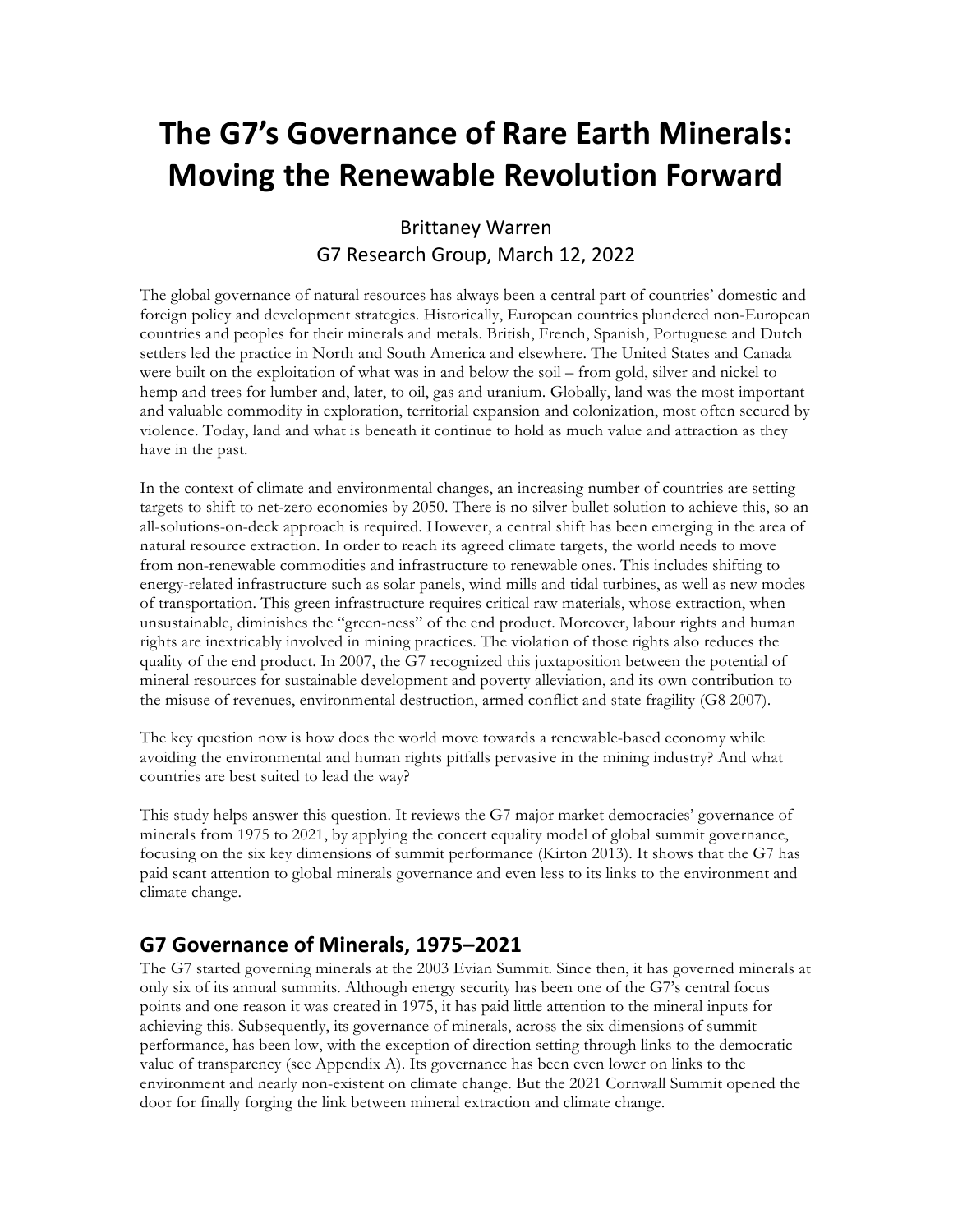#### **Domestic Political Management**

The first dimension of summit performance is domestic political management, measured here in communiqué compliments to individual members (see Appendix B). There has been only one such compliment. It was given to Germany at the Heiligendamm Summit it hosted in 2007. The G7 welcomed Germany's proposal to hold a global multistakeholder conference on transparency in the extractive sector.

Two other compliments came at the 2013 Lough Erne Summit, but to outside international organizations rather than G7 members. Here the G7 welcomed the leadership of the African Union and of the Intergovernmental Forum on Mining for their work on promoting good governance and transparency in the extractive sector.

#### **Deliberation**

The second dimension of performance, deliberation, shows that the G7 has paid little attention to minerals. It has given only 2,406 words and 30 paragraphs to the subject from its start in 1975 to 2021 (see Appendix C). For context, the subject of energy has received 39,432 words and 472 paragraphs.

The first summit with a minerals reference in the G7's public communiqué was the French-hosted 2003 Evian Summit, with 32 words. This was followed by an increase to 73 words at the US-hosted 2004 Sea Island Summit. In 2005 and 2006, minerals dropped off the agenda. But the issue made a strong comeback at the German-hosted 2007 Heiligendamm Summit, with a leap to 1,179 words. This marked the highest amount of attention at any G7 summit. Then, minerals again dropped off the agenda for the next two years, before receiving 237 words at the Canadian-hosted 2010 Muskoka Summit and 76 at the French-hosted 2011 Deauville Summit. The issue disappeared again at the UShosted 2012 Camp David Summit, before rising to 463 at the UK-hosted 2013 Lough Erne Summit. From 2014 to 2020, there was a long gap. The UK-hosted 2021 Cornwall Summit revived the subject, with 246 words and one paragraph.

The French-hosted 2003 Evian Summit first raised the issue of transparency in extractive industries, naming oil, gas and mining, while recognizing the importance of revenues from these sectors. This was taken forward at the US-hosted 2004 Sea Island Summit, where country-led transparency compacts were launched, with a special emphasis on large extractive industries. The first countries to engage in these partnerships at Sea Island were Georgia, Nicaragua, Nigeria and Peru. In this regard, the Extractives Industry Transparency Initiative (EITI) was recognized.

At the 2007 Heiligendamm Summit, the G7 renewed its support for the EITI with a focus on combatting corruption. Minerals resources were framed as a contributor to poverty alleviation and sustainable development while being recognized as a cause of environmental destruction, misuse of revenues, armed conflict and state fragility. From this, the G7 discussed good governance of mineral resources consistent with social and environmental standards, the development of international principles and guidelines, certification schemes, and the artisanal and small-scale mining sector.

The 2010 Muskoka and 2011 Deauville summits scaled back the G7's focus to corruption and illegal exploitation of and trade in minerals. It targeted conflict in the Congo and removed the environment-social-mining link. The 2013 Lough Erne Summit reintroduced the socioeconomic dimension of resource extraction. It called for both transparency and now the accountable management of mineral resources. Yet it still left out the environment.

The 2021 Cornwall Summit was the first to omit references to the EITI and transparency and the first to discuss "critical minerals and semiconductors." The paragraph containing this reference also recognizes that climate change and growing inequality are a key risk for the global economy. It also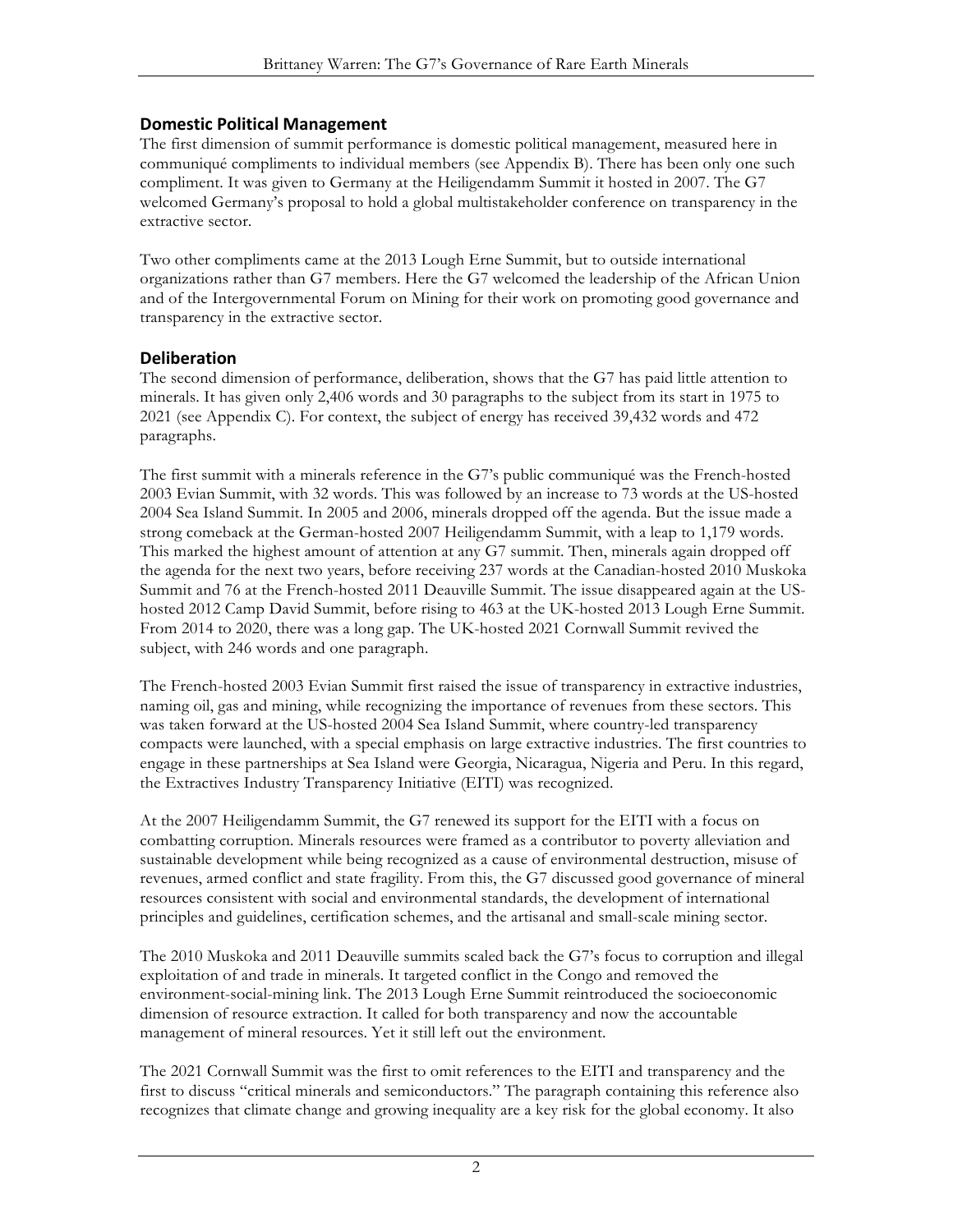states that the G7 leaders will address risks to the resilience of global supply chains in the area of critical minerals and semiconductors. The G7 thus made a link, if not entirely a direct one, between minerals and climate change.

### **Direction Setting**

On the third dimension of direction setting, affirmations of the G7's first foundational mission of democracy was strong, with 37 references (see Appendix D). They were weak in regard to its second foundational mission of individual liberty or human rights, with only two references. On democracy almost all references were to transparency. There were five to openness, four to good governance and one to the rule of law. The two human rights affirmations were made at the 2007 Heiligendamm Summit with a reference to the Voluntary Principles on Security and Human Rights and at the 2013 Lough Erne Summit in the context of certification, responsible business and respect for human rights.

Further, there have also been very few linkages to the subject of the environment, climate change and sustainability, with 17 such links in total, mostly concentrated at one summit. Links with the environment and sustainability tied with eight each, leaving climate change with just one link. The 2007 Heiligendamm Summit claimed 14 of them, split between eight with the environment and six with sustainability. The 2013 Lough Erne Summit made one link with sustainability. The 2021 Cornwall Summit made one link with sustainability and one with climate change.

### **Decision Making**

On the fourth dimension, decision making, the G7 has made few commitments compared to other subjects, with 44 (see Appendix E). The first, and the most made at a single summit, came at the 2007 Heiligendamm Summit with 22. None were made in 2008 or 2009. Two each were made at 2010 Muskoka and 2011 Deauville. None were made at 2012 Camp David. Then a jump came with 15 at 2013 Lough Erne. But then a long absence came, with none made from 2015 to 2020. Finally, 2021 Cornwall added three new mining commitments.

The 2007 Heiligendamm Summit introduced a range of issues. These included 10 references in its commitments to environmental sustainability, five to crime and corruption, three to trade and two to human rights. It also referred to raw materials, rare metals, conflict diamonds, gold and transparency. In the summits that followed, the range of subjects shrank. The 2010 Muskoka Summit referenced diamonds and crime and corruption, 2011 Deauville referenced transparency, and 2013 Lough Erne referenced transparency, trade, human rights, diamonds and gold and added precious stones. No summit between 2008 and 2019 made commitments that referred to environmental sustainability.

The 2021 Cornwall Summit added an indirect link to climate change, in a new commitment on critical minerals and semiconductors. This commitment was preceded in the communiqué by a sentence that referenced climate change as a risk to the global economy. Thus although the discrete commitment does not use the specific term , climate change is linked as a salient factor in the creation and implementation of this commitment. Cornwall's other two commitments were on transparency.

### **Delivery**

There is little evidence on the fifth dimension, the delivery of these commitments through G7 members' compliance with them before their next summit. This is an important area of further research. Only one of the 44 minerals commitments has been assessed for compliance. This commitment, from the 2007 Heiligendamm Summit, was to "build capacity for good governance of minerals consistent with social and environmental standards and sound commercial practices by reducing barriers to investment and trade" (G8 2007). Compliance was only 56%.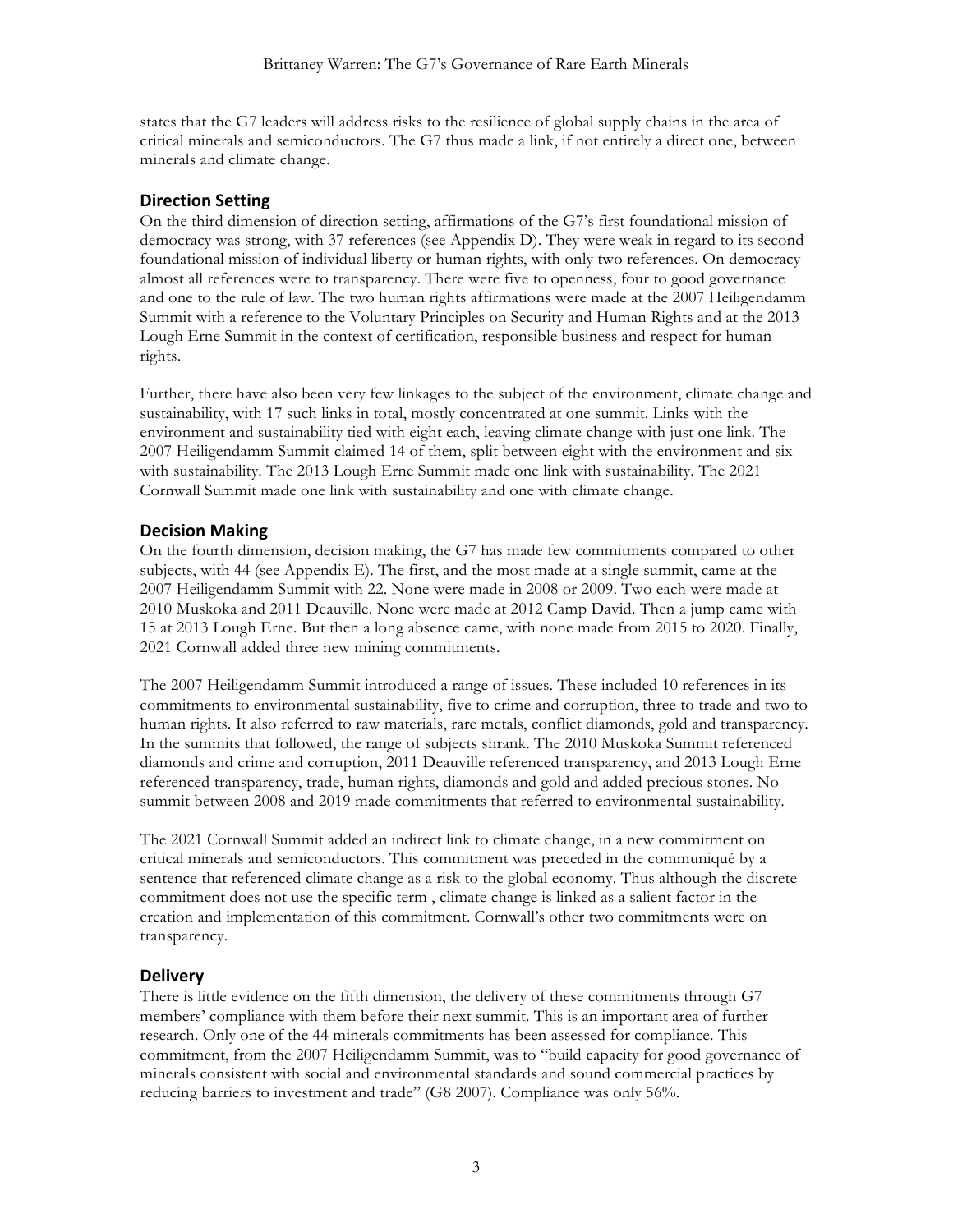Statistical analysis of the G7's compliance with its past commitments, overall and across all subject areas, suggests that the G7's compliance with its minerals commitments will be moderate to low. A regression analysis of 596 G7 commitments and 4,896 observations showed the G7's compliance was enhanced when the commitment included a reference to the G7's core foundational missions of human rights and democracy, and when the G7 held a same subject ministerial meeting ahead of the leaders summit (Rapson 2021). Commitments on mobilizing money inhibited compliance. Features such as high binding language, references to a major international organization or commitments with a timetable had no effect on compliance.

An analysis of the G7's 44 minerals commitments shows 13, or 31%, included a reference to the G7's core democratic value of transparency. Three, or 7%, referenced its core value of human rights. This gives a significant 38% of the commitments a potential compliance-enhancing feature.

Yet, the potential for higher compliance is pulled down by the 10 references to major international organizations, in 23% of the commitments. There is no core international organization for mining. The G7 has invoked several international organizations: the World Trade Organization, the Organisation for Economic Cooperation and Development (OECD), the United Nations, the World Bank and the International Finance Corporation, as well as several initiatives, with the Extractive Industry Transparency Initiative at the forefront. Mining is a diffuse, cross-cutting issue. As such, it may be to the world's benefit for governance to be shared. However, without a central forum this diffusion can also pose challenges for leadership on such issues as creating internationally agreed upon and stringent social and environmental standards in the mining sector.

Further, the G7 does not invite the G7 members' ministers responsible for natural resources to hold a stand-alone or joint pre-summit meeting. Additionally, the G7's compliance with other subjects highly relevant for its minerals commitments has had historically lower compliance and a lower effect on the probability of compliance: trade, −45.1%; crime and corruption, −36.4%, conflict prevention, −24.7%; climate change, −21.0% (Rapson 2021). This is somewhat confirmed with the one assessed G7 minerals commitment, with its environmental reference and low compliance of 56%. More hopefully, energy has a stronger positive effect, or +15.9%.

Finally, there is yet no solid evidence on the impact of specified agents — or initiatives and programs — on the G7's compliance. Of the 44 minerals commitments, 14, or 32%, reference a specified agent. Also unknown are those commitments with a reference to the private sector  $(N=5, 11\%)$  or civil society  $(N=1, 3\%)$ .

#### **Development of Global Governance**

On the sixth dimension of performance, development of the institutional internal and external global governance, there were 21 references to international institutions in the leaders' communiqué passages on minerals (see Appendix F). Three went to institutions inside the G7: one each to the 2007 presidency, the G7 Investment Screening Expert Group and the G7 Panel on Economic Resilience.

The remaining 18 references went to outside institutions: four to the OECD, two each to the International Finance Corporation and the Intergovernmental Forum on Mining, Minerals, Metals and Sustainable Development, and one each to the remainder. Notably, one of these latter references was to the UN Environment Programme.

Of these references, the G7 led and supportively followed equally. It welcomed and called on external and internal institutions eight times and it agreed to support and cooperate with them eight times.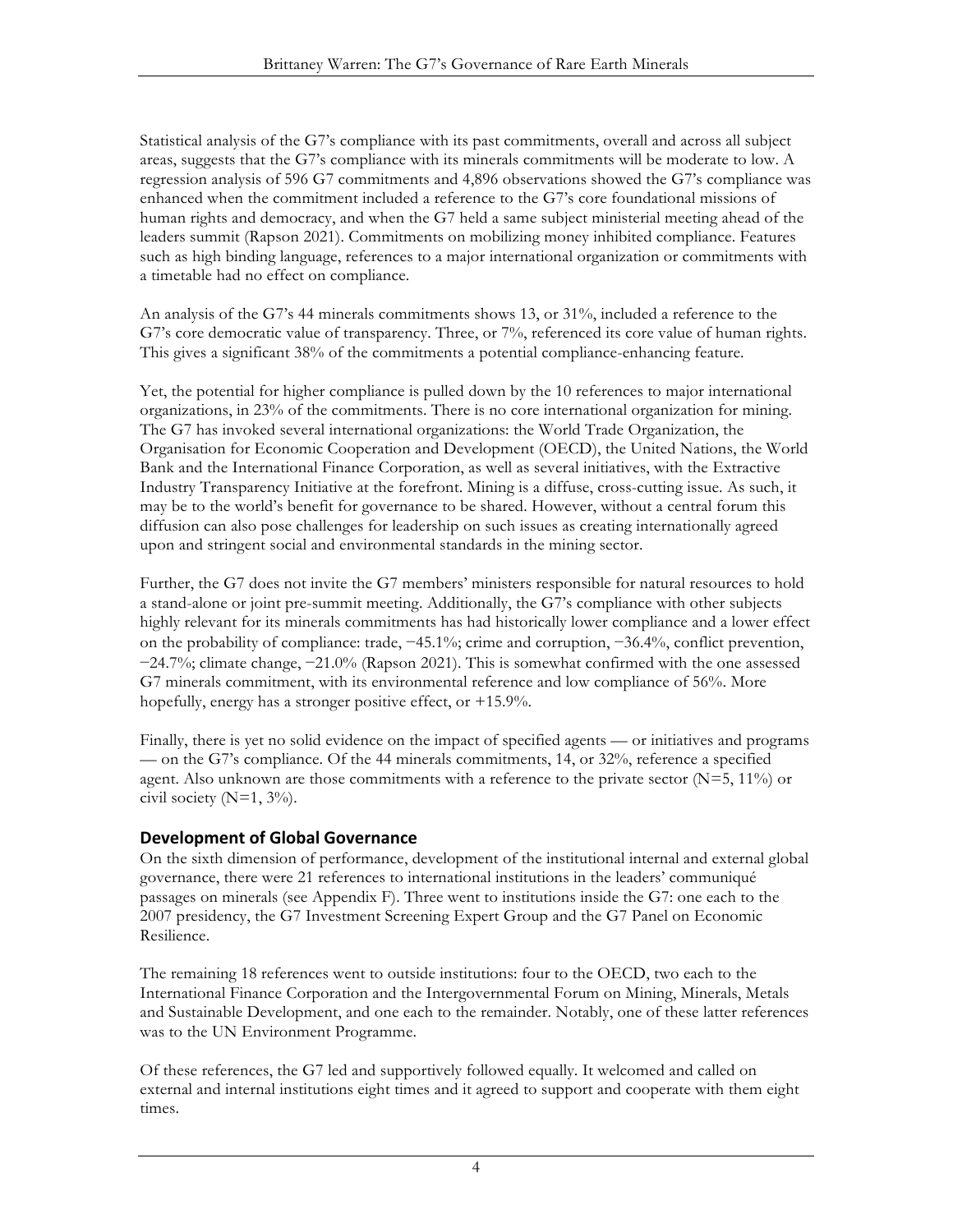# **Conclusion**

Although the G7 has paid little attention to minerals, this subject has been on the leaders' agenda since 2003 Evian Summit and as recently as the 2021 Cornwall Summit. The G7's governance of mining has been sporadic, with only politically conservative leaders bringing minerals to the G7's agenda: French presidents Jacques Chirac in 2003 and Nicolas Sarkozy in 2011; US president George W. Bush in 2004; German chancellor Angela Merkel in 2007; Canadian prime minister Stephen Harper in 2010; and British prime ministers David Cameron in 2013 and Boris Johnson in 2021.

Across all the six dimensions of summit performance, the G7 has had low performance. With little attention given to minerals in its communiqués, there were subsequently few discrete commitments, relative to other subjects. Its strongest performance came with a relatively high number of references to the G7's core foundational mission of democracy, specifically to the democratic value of transparency, especially at Heiligendamm in 2007 and Lough Erne in 2013. Research suggests that references to democratic values in G7 commitments is a predictor of higher compliance (Rapson 2021). This bodes well for the G7's compliance with its minerals commitments, where data are not yet available. Yet several factors can inhibit compliance, suggesting that the G7's compliance with its minerals commitments may be moderate at best. Still, the 2021 Cornwall Summit opened the door to improved governance of minerals with its, albeit low binding, commitment to consider critical rare earth minerals against the backdrop of a rapidly warming planet.

# **Further Research**

Further research should start with the following questions:

First, what, if any, countries or bloc of countries inside or outside the G7 are best positioned to lead on environmentally and socially sustainable mining, as the world moves away from non-renewable commodities to renewable ones? This research should begin with an inventory of the top producing countries of critical and rare earth minerals, especially those needed for renewables, such as lithium. It should include state-owned enterprises and major resource extractive companies too. The top producers' degree of democracy should be assessed, as this is where the democratic G7 is most likely to find partners for the coalition it needs to construct. How many such countries has the G7 invited as guests to its summits and does G7 minerals performance increase when it does?

Second, it should build a comprehensive dataset of the G7's compliance with its minerals commitments and conduct further studies on potential compliance enhancers and inhibitors and the causes of compliance. The G7 is a powerful group of democratic countries, whose membership also includes the world's historically most voracious colonial powers that built their economies using violent methods of resource extraction and forced human labour. Avoiding these pitfalls of history is imperative in the energy transition. The G7 would therefore provide an insightful case study of how well democratic colonial powers comply with their own resource extraction commitments, and whether a group that includes more middle and smaller powers would be better suited to lead on global mineral governance. Thus far, the record on the other dimensions of performance does seem to correlate with a country's colonial holdings abroad, as France and the United Kingdom addressed minerals at two of the three summits they hosted, while the United States, Germany and Canada did at only one each, and Japan and Italy never have.

Third, it should look at the causal effect of the individual leaders hosting a G7 summit. All G7 summits where there were deliberations (or a communiqué with references to minerals) were hosted by a conservative party. They came from one of the two biggest colonial powers of the G7 — France and the United Kingdom — and their progeny — Canada and the United States. Europe's most powerful country, Germany, also had a conservative host. It was the only one to bring the issue of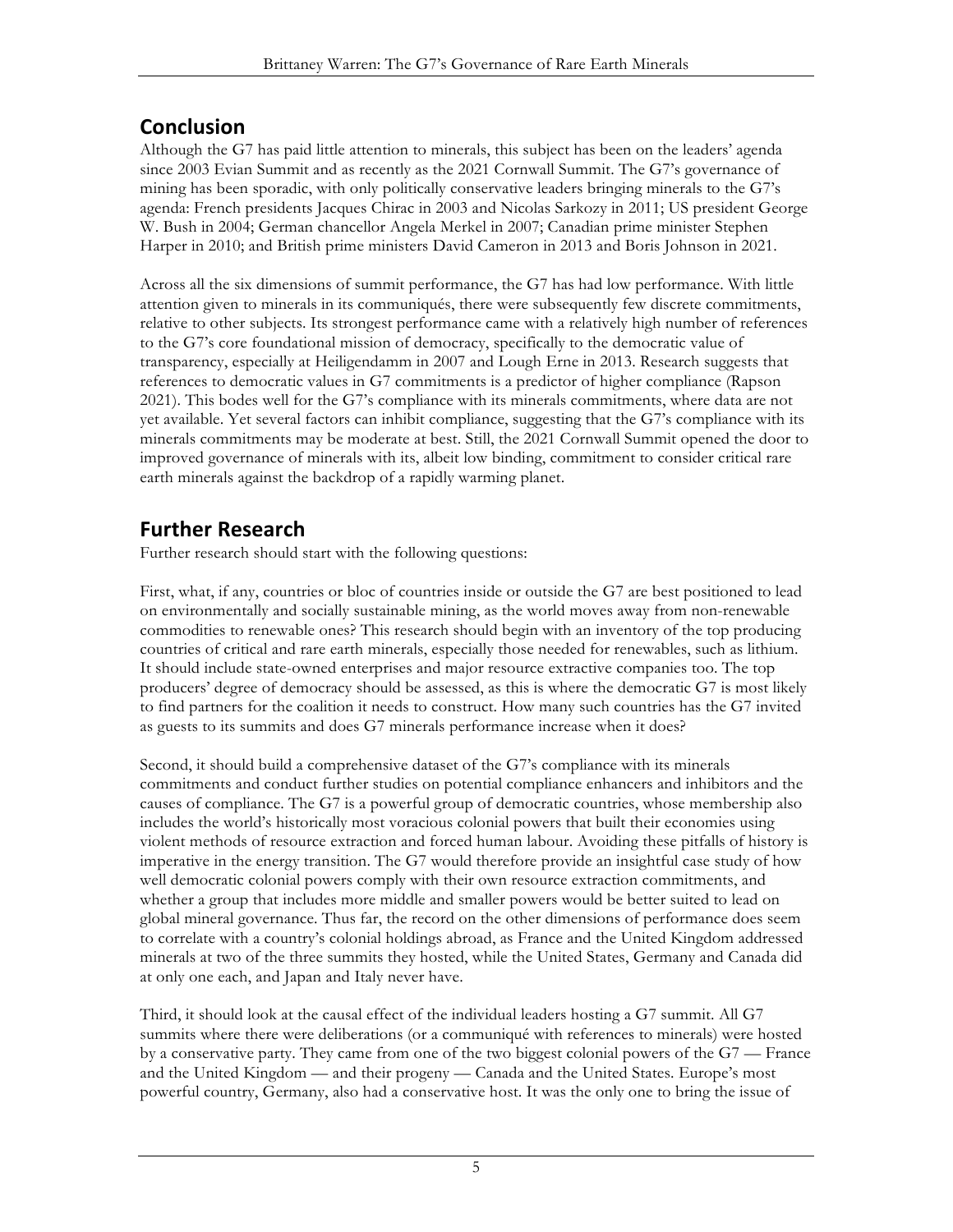the environmental impacts of mining onto the G7's agenda, after which it disappeared. Will ecologically sustainable mining return to the G7 summit's agenda and action in 2022, when Germany hosts at Elmau on June 25–26, this time led by a social democratic leader, Chancellor Olaf Shultz?

# **References**

G8 (2007). "Chair's Summary," Heiligendamm, June 8*.*

http://www.g7.utoronto.ca/summit/2007heiligendamm/g8-2007-summary.html.

Rapson, Jessica (2021). "The Effectiveness Challenge," in *G7 UK: The Cornwall Summit,* eds. John Kirton and Madeline Koch (London: GT Media). https://www.globalgovernanceproject.org/the-effectivenesschallenge.

Kirton, John (2013). *G20 Governance for a Globalized World* (London: Routledge).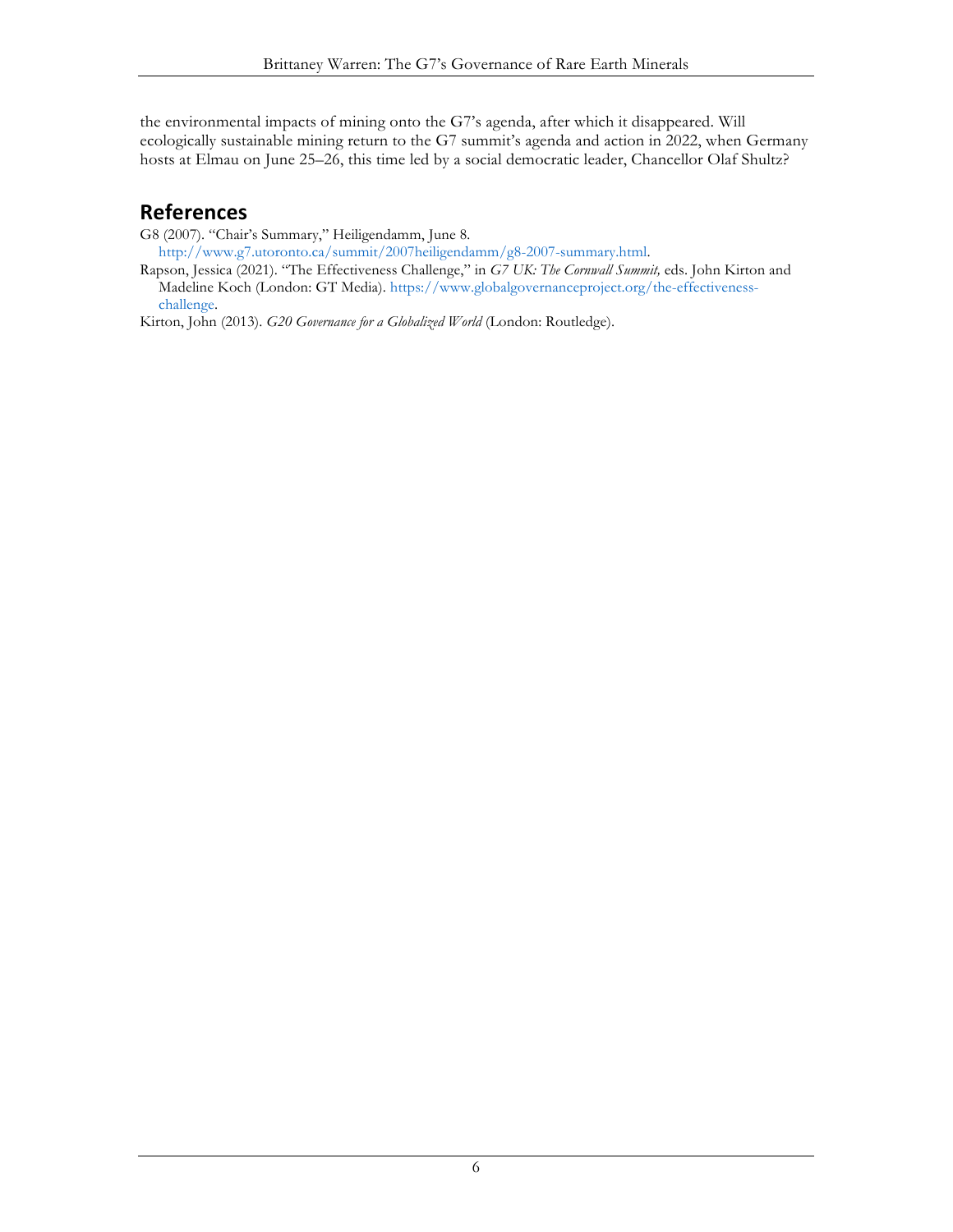| . .                      | Domestic political<br>management |        |              | Deliberation |                | Decision making |                |                | Delivery       |              | Development of global<br>governance |                |                          |                |              |              |
|--------------------------|----------------------------------|--------|--------------|--------------|----------------|-----------------|----------------|----------------|----------------|--------------|-------------------------------------|----------------|--------------------------|----------------|--------------|--------------|
|                          | Compliments                      |        | Words        |              |                |                 |                |                |                |              | Assessed                            |                |                          |                | Outside      |              |
|                          |                                  |        |              |              |                |                 |                |                |                |              |                                     |                |                          |                | #            | #            |
|                          |                                  |        |              |              |                | Priority        |                | Human          | #              |              |                                     |                |                          |                | reference    | bodie        |
| Summit                   | #                                | %      | #            | $\%$         | Documents      | placement       | Democracy      | rights         | made           | #            | %                                   | Score          | %                        | Inside         | $\mathsf S$  | S            |
| 2003 Evian               |                                  |        | 32           | 0.2          | $\mathbf{1}$   |                 | $\mathbf{1}$   | $\mathbf{0}$   |                |              |                                     |                |                          |                |              |              |
| 2004 Sea Island          |                                  |        | 73           | 0.2          | $\mathbf{1}$   |                 | $\overline{2}$ | $\Omega$       |                |              |                                     |                |                          |                |              |              |
| 2005 Gleneagles          |                                  |        | $\Omega$     | $\Omega$     | $\mathbf 0$    |                 |                |                |                |              |                                     |                |                          |                |              |              |
| 2006 St. Petersburg      |                                  |        | $\mathbf 0$  | $\mathbf{0}$ | $\overline{0}$ |                 |                |                |                |              |                                     |                |                          |                |              |              |
| 2007 Heiligendamm        | $\mathbf{1}$                     | 8%     | 1,179        | 4            | $\overline{2}$ |                 | 15             | $\mathbf{1}$   | 22             | $\mathbf{1}$ | 4.5<br>%                            | $+0.11$        | 56<br>%                  | $\mathbf{1}$   | 10           | 8            |
| 2008 Hokkaido-<br>Toyako |                                  |        | $\Omega$     | 0            | $\overline{0}$ |                 |                |                | $\Omega$       |              |                                     |                |                          |                |              |              |
| 2009 L'Aquila            |                                  |        | $\Omega$     | $\Omega$     | $\overline{0}$ |                 |                |                | $\Omega$       |              |                                     |                |                          |                |              |              |
| 2010 Muskoka             |                                  |        | 237          | 2.5          | $\mathbf{1}$   |                 | $\overline{2}$ | $\Omega$       | $\overline{2}$ |              |                                     |                |                          | $\Omega$       | $\mathbf{1}$ | $\mathbf{1}$ |
| 2011 Deauville           |                                  |        | 176          | $\mathbf{1}$ | $\mathbf{1}$   |                 | 5              | $\mathbf{0}$   | $\overline{2}$ |              |                                     |                |                          |                |              |              |
| 2012 Camp David          |                                  |        | $\Omega$     | $\Omega$     | $\overline{0}$ |                 |                |                | $\Omega$       |              |                                     |                |                          |                |              |              |
| 2013 Lough Erne          | 2 <sup>a</sup>                   | 15%    | 463          | 3            | $\overline{2}$ |                 | 8              | $\mathbf{1}$   | 15             |              |                                     |                |                          | $\mathbf{0}$   | 6            | 6            |
| 2014 Brussels            |                                  |        | $\Omega$     | $\Omega$     | $\Omega$       |                 |                |                |                |              |                                     |                |                          |                |              |              |
| 2015 Elmau               |                                  |        | $\Omega$     | $\Omega$     | $\overline{0}$ |                 |                |                |                |              |                                     |                |                          |                |              |              |
| 2016 Ise-Shima           |                                  |        | $\mathbf{O}$ | $\Omega$     | $\overline{0}$ |                 |                |                |                |              |                                     |                |                          |                |              |              |
| 2017 Taormina            |                                  |        | $\Omega$     | $\Omega$     | $\overline{0}$ |                 |                |                |                |              |                                     |                |                          |                |              |              |
| 2018 Charlevoix          |                                  |        | $\Omega$     | $\Omega$     | $\Omega$       |                 |                |                |                |              |                                     |                |                          |                |              |              |
| 2019 Biarritz            |                                  |        | $\mathbf{O}$ | $\Omega$     | $\overline{0}$ |                 |                |                |                |              |                                     |                |                          |                |              |              |
| 2020 Virtual             |                                  |        | $\Omega$     | $\Omega$     | $\overline{0}$ |                 |                |                |                |              |                                     |                |                          |                |              |              |
| 2021 Cornwall            |                                  |        | 246          | $\mathbf{1}$ | $\mathbf{1}$   |                 | 2              | $\mathbf{0}$   | $\overline{3}$ |              |                                     |                |                          | $\overline{2}$ | $\mathbf{1}$ | 1            |
| Total                    | 3                                | $\sim$ | 2,406        | 12           | 9              |                 | 35             | $\overline{2}$ | 44             | $\mathbf{1}$ | $\overline{a}$                      | $\overline{a}$ | $\overline{\phantom{a}}$ | $\overline{3}$ |              |              |
| Average                  | 1                                | 0.12   | 127          | $\mathbf{1}$ | $\circ$        |                 | 5              | 0.29           | 5.5            | $\mathbf{1}$ | 0.05                                | $+0.11$        | 56<br>%                  | 0.8            | 4.5          | 4            |

## **Appendix A: G7 Performance on Minerals, 1975–2021**

Notes: There were minerals conclusions from 1975 to 2002.<br><sup>a</sup> References are to international organizations.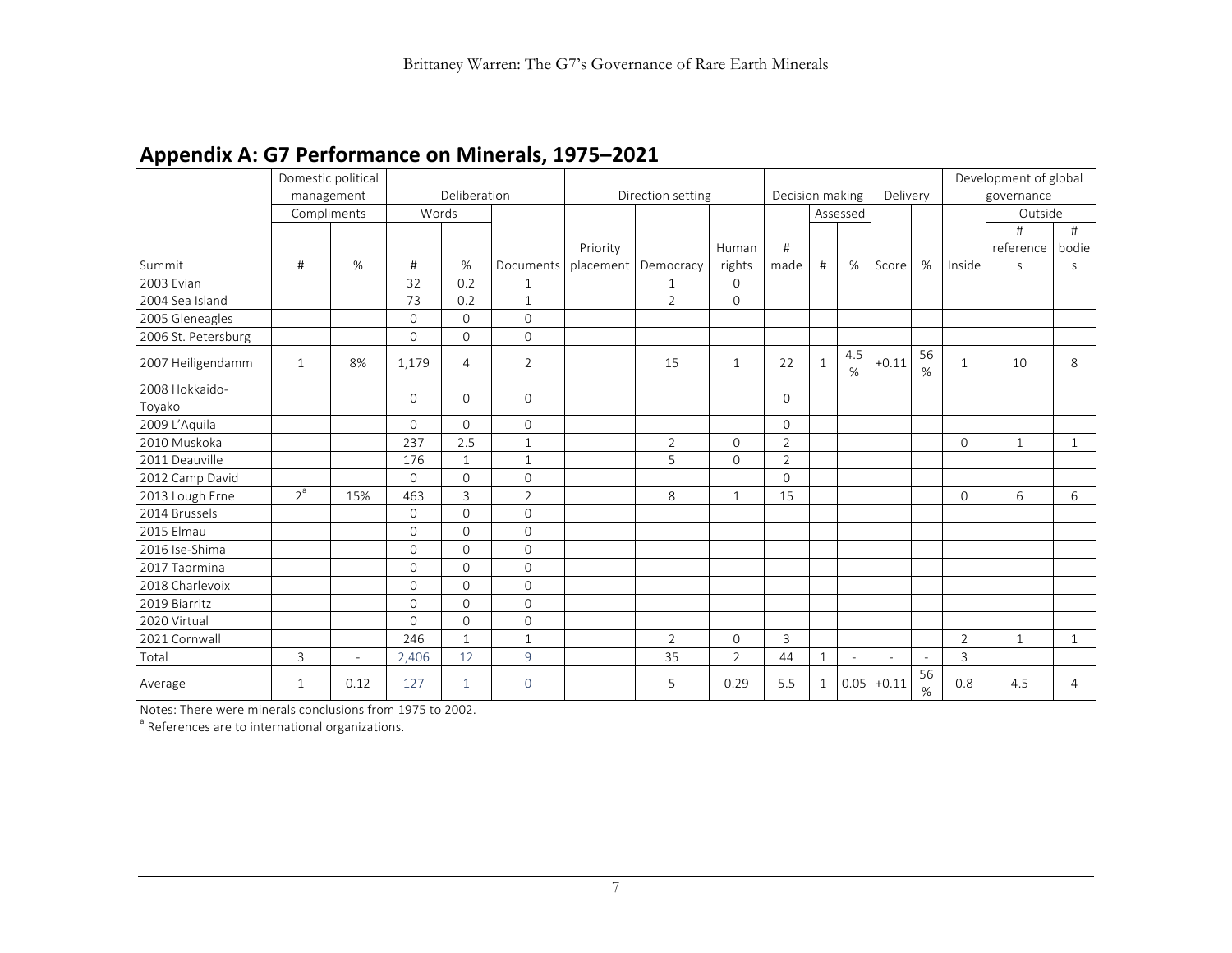| . .                  |                |         |              |                         |
|----------------------|----------------|---------|--------------|-------------------------|
|                      |                |         |              | Intergovernmental Forum |
| Summit               | Total          | Germany | <b>NEPAD</b> | on Mining               |
| 2007 Heiligendamm    | 1              | 1       |              |                         |
| 2008 Hokkaido-Toyako |                |         |              |                         |
| 2009 L'Aquila        |                |         |              |                         |
| 2010 Muskoka         |                |         |              |                         |
| 2011 Deauville       |                |         |              |                         |
| 2012 Camp David      |                |         |              |                         |
| 2013 Lough Erne      | $\overline{2}$ |         |              |                         |
| 2014 Brussels        |                |         |              |                         |
| 2015 Elmau           |                |         |              |                         |
| 2016 Ise-Shima       |                |         |              |                         |
| 2017 Taormina        |                |         |              |                         |
| 2018 Charlevoix      |                |         |              |                         |
| 2019 Biarritz        |                |         |              |                         |
| 2020 Virtual         |                |         |              |                         |
| 2021 Cornwall        |                |         |              |                         |
| Total                | 3              | 1       |              |                         |

# **Appendix B: G7 Communiqué Compliments – Minerals**

Note: No compliments were given before 2007. The traditional coding for domestic political management includes countries and excludes institutions, but given the small number of mentions for this issue area, institutions were also included.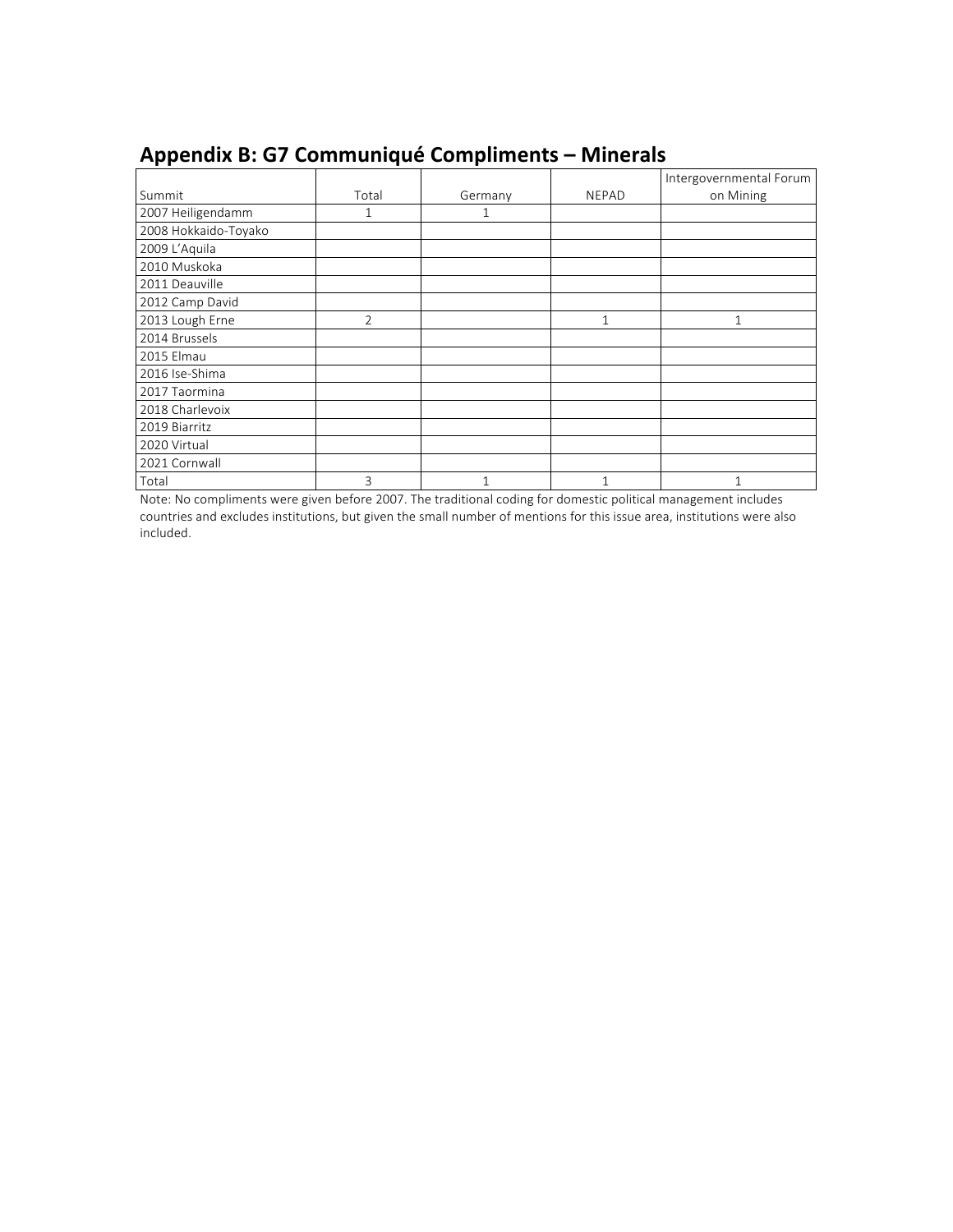|                      | Words          |                |                | Paragraphs     | Documents      |          |                     |  |  |  |  |
|----------------------|----------------|----------------|----------------|----------------|----------------|----------|---------------------|--|--|--|--|
| Summit               | #              | % total        | #              | % total        | #              | % total  | # dedicated         |  |  |  |  |
| 2003 Evian           | 32             | 0.2            | $\mathbf{1}$   | 0.2            | $\mathbf{1}$   | 7        | $\Omega$            |  |  |  |  |
| 2004 Sea Island      | 73             | 0.2            | $\mathbf{1}$   | 0.1            | $\mathbf{1}$   | 5        | $\mathbf 0$         |  |  |  |  |
| 2005 Gleneagles      | 0              | 0              | $\mathbf 0$    | $\mathbf{O}$   | $\Omega$       | 0        | $\mathsf{O}\xspace$ |  |  |  |  |
| 2006 St. Petersburg  | $\overline{0}$ | 0              | $\Omega$       | $\Omega$       | $\Omega$       | $\Omega$ | $\overline{0}$      |  |  |  |  |
| 2007 Heiligendamm    | 1,179          | $\overline{4}$ | 21             | $\overline{4}$ | $\overline{2}$ | 20       | $\overline{0}$      |  |  |  |  |
| 2008 Hokkaido-Toyako | $\mathbf{O}$   | 0              | $\Omega$       | $\Omega$       | $\Omega$       | 0        | $\mathbf{O}$        |  |  |  |  |
| 2009 L'Aquila        | $\overline{0}$ | $\overline{0}$ | $\overline{0}$ | $\overline{0}$ | $\Omega$       | $\Omega$ | $\overline{0}$      |  |  |  |  |
| 2010 Muskoka         | 237            | 2.5            | $\mathbf{1}$   | $\mathbf{1}$   | $\mathbf{1}$   | 50       | $\mathsf{O}\xspace$ |  |  |  |  |
| 2011 Deauville       | 176            | $\mathbf{1}$   | $\mathbf{1}$   | 0.4            | $\mathbf{1}$   | 20       | 0                   |  |  |  |  |
| 2012 Camp David      | $\Omega$       | 0              | $\Omega$       | $\Omega$       | $\Omega$       | $\theta$ | $\mathbf{0}$        |  |  |  |  |
| 2013 Lough Erne      | 463            | 3              | 4              | 1.5            | $\overline{2}$ | 50       | $\boldsymbol{0}$    |  |  |  |  |
| 2014 Brussels        | 0              | 0              | $\Omega$       | $\Omega$       | $\Omega$       | $\Omega$ | $\Omega$            |  |  |  |  |
| 2015 Elmau           | 0              | 0              | $\Omega$       | $\Omega$       | $\Omega$       | 0        | 0                   |  |  |  |  |
| 2016 Ise-Shima       | 0              | 0              | $\Omega$       | $\Omega$       | $\Omega$       | $\Omega$ | $\mathbf 0$         |  |  |  |  |
| 2017 Taormina        | $\Omega$       | 0              | $\Omega$       | $\Omega$       | $\Omega$       | $\Omega$ | $\overline{0}$      |  |  |  |  |
| 2018 Charlevoix      | 0              | 0              | 0              | 0              | $\Omega$       | 0        | 0                   |  |  |  |  |
| 2019 Biarritz        | 0              | 0              | $\Omega$       | $\Omega$       | $\Omega$       | 0        | $\mathbf 0$         |  |  |  |  |
| 2020 Virtual         | $\Omega$       | 0              | 0              | $\Omega$       | $\Omega$       | $\Omega$ | 0                   |  |  |  |  |
| 2021 Cornwall        | 246            | $\mathbf{1}$   | $\mathbf{1}$   | 0.5            | $\mathbf{1}$   | 16       | $\mathbf 0$         |  |  |  |  |
| Total                | 2,406          | 12             | 30             | 8              | 9              | 168      | $\overline{0}$      |  |  |  |  |
| Average              | 127            | $\mathbf{1}$   | $\overline{2}$ | 0              | $\Omega$       | 9        | 0                   |  |  |  |  |

### **Appendix C: G7 Conclusions on Minerals**

Notes:

Governance of minerals started in 2003. Data are drawn from all official English-language documents released by the leaders as a group. Charts are excluded.

Words: "#" is the number of mineral-related subjects for the year specified, excluding document titles and references, and calculated by paragraph as the unit of analysis. "% total" refers to the total number of words in all documents for that summit.

Paragraphs: "#" is the number of paragraphs containing references to minerals. Each point is recorded as a separate paragraph. "% total" refers to the total number of paragraphs in all documents for that summit.

Documents: "#" is the number of documents that contain information on mineral subjects and excludes dedicated documents. "% total" refers to the total number of documents for that summit. "# dedicated" is the number of documents at that summit that contain a mineral-related subject in the title.

Inclusion terms: cobalt, copper, diamonds, extractive sector/industry (in reference to mining), Extractives Industry Transparency Initiative (EITI), gold, iron, lead, lithium, nickel, the Organisation for Economic Co-operation and Development's Guidelines for Multinational Enterprises, potash, rare metals, semiconductors, silver, tin, uranium, zinc.

Exclusion terms: oil, gas, coal, peat, wood.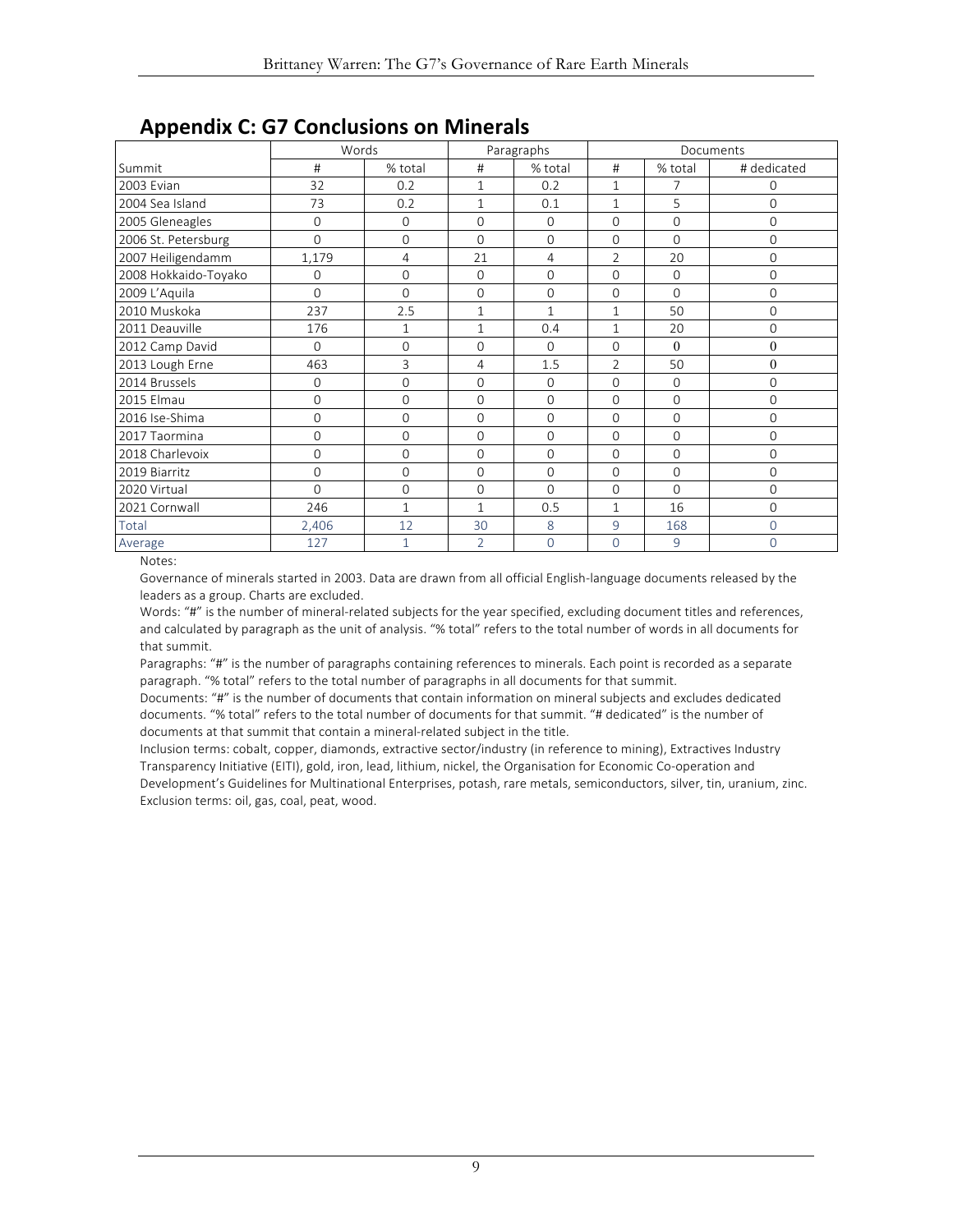| <b>Appendix D. O. Direction Setting University</b> |                |                |                    |
|----------------------------------------------------|----------------|----------------|--------------------|
| Summit                                             | Total          | Democracy      | Individual liberty |
| 2003 Evian                                         | 1              |                | 0                  |
| 2004 Sea Island                                    | $\overline{2}$ | $\overline{2}$ | 0                  |
| 2005 Gleneagles                                    |                |                |                    |
| 2006 St. Petersburg                                |                |                |                    |
| 2007 Heiligendamm                                  | 16             | 15             | $\mathbf{1}$       |
| 2008 Hokkaido-Toyako                               |                |                |                    |
| 2009 L'Aquila                                      |                |                |                    |
| 2010 Muskoka                                       | $\overline{2}$ | $\overline{2}$ | 0                  |
| 2011 Deauville                                     | 5              | 5              | 0                  |
| 2012 Camp David                                    |                |                |                    |
| 2013 Lough Erne                                    | 9              | 8              | $\mathbf{1}$       |
| 2014 Sea Island                                    |                |                |                    |
| 2015 Elmau                                         |                |                |                    |
| 2016 Ise-Shima                                     |                |                |                    |
| 2017 Taormina                                      |                |                |                    |
| 2018 Charlevoix                                    |                |                |                    |
| 2019 Biarritz                                      |                |                |                    |
| 2020 Virtual                                       |                |                |                    |
| 2021 Cornwall                                      | $\overline{2}$ | $\overline{2}$ | 0                  |
| Total                                              | 37             | 35             | $\overline{2}$     |

### **Appendix D: G7 Direction Setting on Minerals**

Notes: There were no references before 2003. Blank = no governance on minerals at that summit.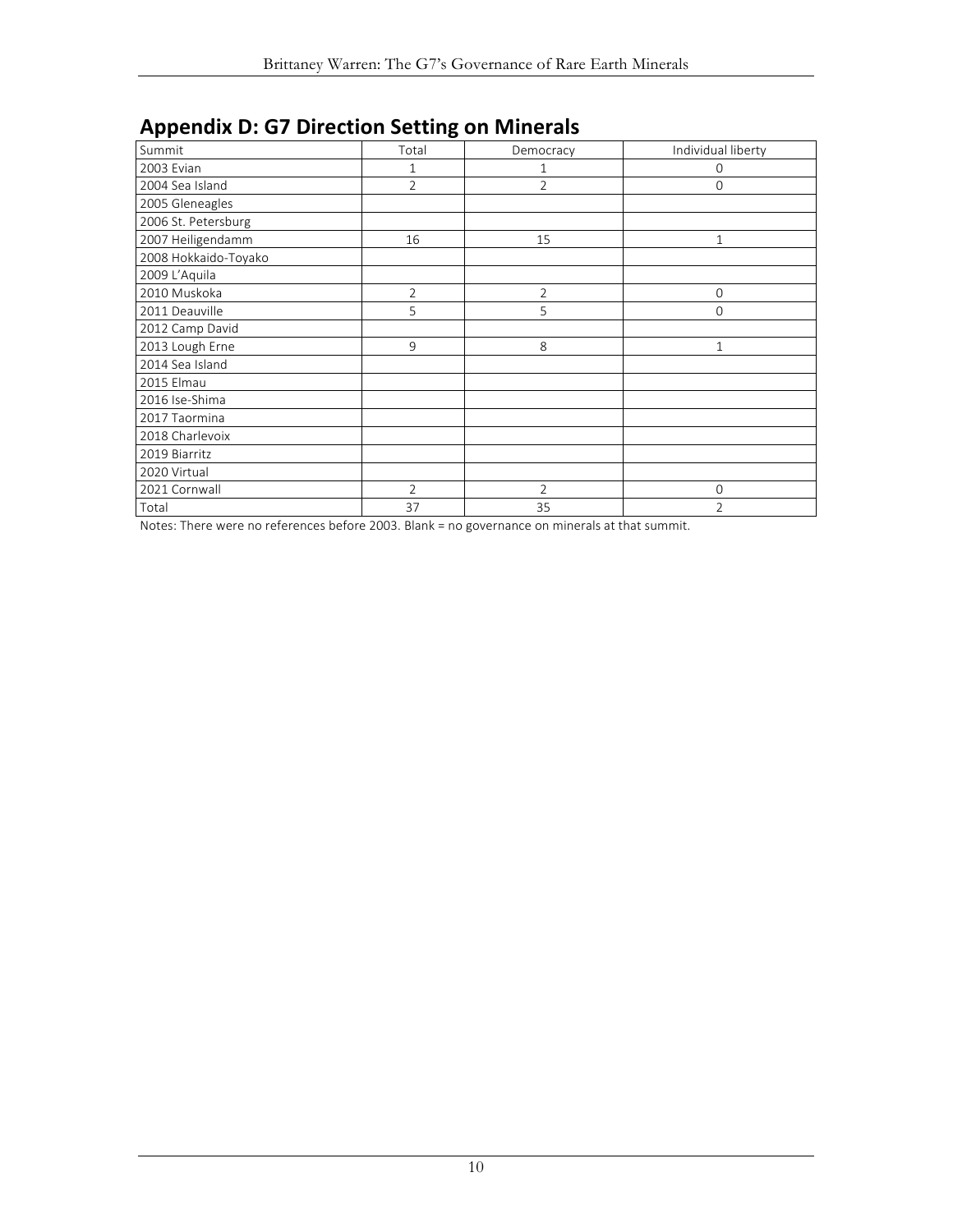| Summit               | # discrete commitments | Mining       | Minerals       | Raw materials  | metals<br>Rare <sub>1</sub> | Metals       | Human rights   | Diamonds     | Gold           | corruption<br>and<br>Crime | Transparency   | Trade | Precious Stones | Critical minerals | Semi-conductors | Environment/sustainability | change<br>Climate |
|----------------------|------------------------|--------------|----------------|----------------|-----------------------------|--------------|----------------|--------------|----------------|----------------------------|----------------|-------|-----------------|-------------------|-----------------|----------------------------|-------------------|
| 1975-2006            | $\overline{0}$         |              |                |                |                             |              |                |              |                |                            |                |       |                 |                   |                 |                            |                   |
| 2007 Heiligendamm    | 22(44)                 | 10           | $\overline{7}$ | 3              | $\mathbf{1}$                | $\mathbf{1}$ | $\overline{2}$ | $\mathbf{1}$ | $\mathbf{1}$   | 5                          | $\mathbf{1}$   | 3     |                 |                   |                 | 10                         |                   |
| 2008 Hokkaido-Toyako | $\mathbf{0}$           |              |                |                |                             |              |                |              |                |                            |                |       |                 |                   |                 |                            |                   |
| 2009 L'Aquila        | $\mathbf{O}$           |              |                |                |                             |              |                |              |                |                            |                |       |                 |                   |                 |                            |                   |
| 2010 Muskoka         | 2(3)                   |              | $\mathbf{1}$   |                |                             |              |                | $\mathbf{1}$ |                | $\mathbf{1}$               |                |       |                 |                   |                 |                            |                   |
| 2011 Deauville       | 2(3)                   | $\mathbf{1}$ |                |                |                             |              |                |              |                |                            | $\overline{2}$ |       |                 |                   |                 |                            |                   |
| 2012 Camp David      | $\mathbf{O}$           |              |                |                |                             |              |                |              |                |                            |                |       |                 |                   |                 |                            |                   |
| 2013 Lough Erne      | 15(22)                 | 3            | 4              |                |                             |              | 1              | 3            | $\mathbf{1}$   |                            | 8              | 1     | $\mathbf{1}$    |                   |                 |                            |                   |
| 2015 Elmau           | $\mathbf{0}$           |              |                |                |                             |              |                |              |                |                            |                |       |                 |                   |                 |                            |                   |
| 2016 Ise-Shima       | $\mathbf 0$            |              |                |                |                             |              |                |              |                |                            |                |       |                 |                   |                 |                            |                   |
| 2017 Taormina        | $\mathbf 0$            |              |                |                |                             |              |                |              |                |                            |                |       |                 |                   |                 |                            |                   |
| 2018 Charlevoix      | $\overline{0}$         |              |                |                |                             |              |                |              |                |                            |                |       |                 |                   |                 |                            |                   |
| 2019 Biarritz        | $\mathbf 0$            |              |                |                |                             |              |                |              |                |                            |                |       |                 |                   |                 |                            |                   |
| 2020 Virtual         | $\mathbf 0$            |              |                |                |                             |              |                |              |                |                            |                |       |                 |                   |                 |                            |                   |
| 2021 Cornwall        | 3(4)                   |              |                |                |                             |              |                |              |                |                            | $\overline{2}$ |       |                 | $\mathbf{1}$      | $\mathbf{1}$    |                            | $1^a$             |
| Total                | 44 (74)                | 14           | 12             | $\overline{2}$ | 1                           | 1            | 3              | 5            | $\overline{2}$ | 6                          | 11             | 4     | $\mathbf{1}$    | 1                 | $\mathbf{1}$    | 10                         | $\mathbf{1}$      |

# **Appendix E: G7 Commitments on Minerals by Subject**

Notes: Number of discrete commitments is the total number of commitments made, number in parentheses is the total number of subject references with overlap.

<sup>a</sup> This commitment is implicitly linked to climate change because it appears in a paragraph on climate change, although the commitment does not explicitly reference climate change.